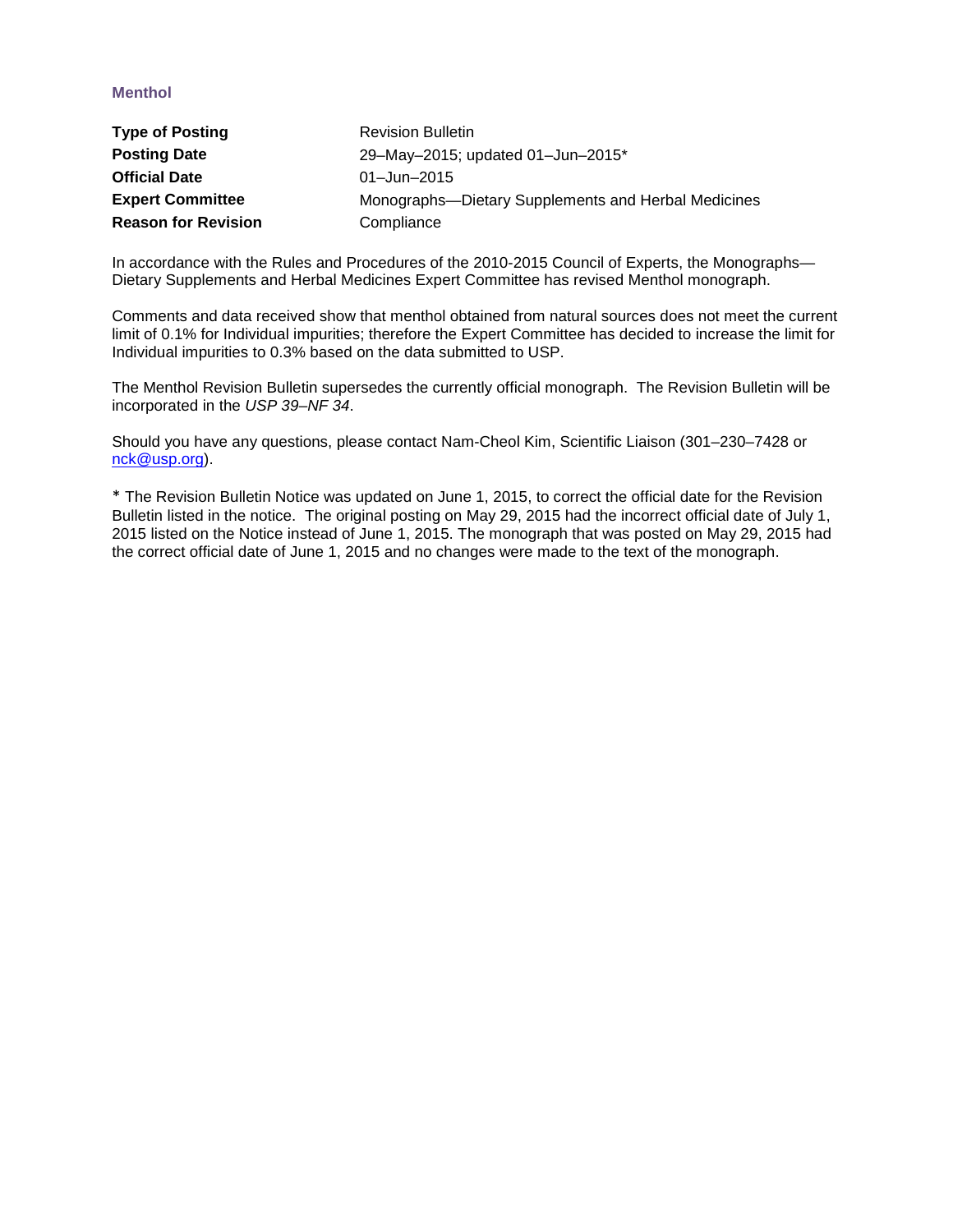

 $C_{10}H_{20}O$  156.27 Cyclohexanol, 5-methyl-2-(1-methylethyl)- [1490-04-6]. *Change to read:*

# **DEFINITION** •

Menthol is an alcohol obtained from oils derived from a<br>variety of mints or prepared synthetically. Menthol may<br>be levorotatory (*l*-menthol) from natural or synthetic<br>ceed as directed in the Assay.

- **<sup>A</sup>.** The retention time of the major peak of the *Sample* the portion of Menthol taken: *solution* corresponds to that of the menthol peak of the *Standard solution, as obtained in the Assay.*
- **B.** It meets the requirements in *Specific Tests* for *Optical Rotation*  $\langle 7815 \rangle$ , *Specific Rotation*.  $r_U =$  peak response of each impurity from the

- **Procedure Standard solution:** 0.5 mg/mL of anethole in **Acceptance criteria**<br> **PPP ART 0.3%•** (RB 1-Jun-2015)<br> **PPP ART 0.3%•** (RB 1-Jun-2015)<br> **PPP ART 0.3%•** (RB 1-Jun-2015)<br> **PPP ART 0.3%•** (RB 1-Jun-2015)
- Standard solution: 0.5 mg/mL of USP Menthol RS in<br>
Internal standard solution<br>
Sample solution: 0.5 mg/mL of Menthol in Internal<br> **Sample solution:** Place 500 mg of dl-menthol
- 
- 
- 
- 
- 
- 
- 
- 

**Column:** 130° (isothermal)<br>
Column: 130° (isothermal)<br>
Carrier gas: Helium **SPECIFIC TESTS** 

- 
- 
- 
- 

$$
Result = (R_U/R_S) \times (C_S/C_U) \times 100
$$

- $R_U$  = peak response ratio of menthol to anethole **••• MELLTING RANGE OF L-MENTHOL**<br>from the Sample solution **•• CALLTING RANGE OF TEMPLE**
- from the Sample solution<br> $R_5$  = peak response ratio of menthol to anethole (See Melting Range or Temperature  $(741)$ .) from the *Standard solution*
- $C<sub>S</sub>$  = concentration of USP Menthol RS in the *Standard solution* (mg/mL)

*C<sup>U</sup>* = concentration of Menthol in the *Sample* **Acceptance criteria:** 98.0%–102.0%

### **IMPURITIES**

## • **LIMIT OF NONVOLATILE RESIDUE**

**Analysis:** Evaporate 2 g, accurately weighed, in a tared open porcelain dish on a steam bath, and dry the residue at 105° for 1 h. **Acceptance criteria:** NMT 0.05%

### **RELATED COMPOUNDS**

sources, or racemic (dl-menthol). It contains NLT 98.0% Sample solution: 5 mg/mL of Menthol in hexanes<br>and NMT 102.0% of menthol (C<sub>10</sub>H<sub>20</sub>O). **Analysis** Analysis Sample: Sample solution

**SAMPLE SAMPLE SAMPLE SOLUT FIELD SOLUT FIELD SOLUTE SOLUTE SOLUTE SOLUTE SOLUTE SOLUTE SOLUTE SOLUTE SOLUTE SOLU<br>
<b>SAMPLE 2009** Calculate the percentage of each individual impurity in the portion of Menthol taken:

$$
Result = (r_U/r_T) \times 100
$$

- 
- **ASSAY**<br> **PROCEDURE PROCEDURE** *Sample solution r<sub>T</sub>* = sum of the responses of all the peaks from the *Sample solution*

- 
- Frame solution: 0.5 mg/mL of Menthol in *Internal*<br>
standard solution: 0.5 mg/mL of Menthol in *Internal*<br>
standard solution: Place 500 mg of d*l*-menthol in a<br>
standard solution changes solution<br>
Clear of the solution of

**Carrier gas:** Helium **• CONGEALING RANGE OF** *dl***-MENTHOL**<br>**Flow rate:** 10 mL/min **CONGEALING** (See Congealing Temperature (651)

- 
- 
- Flow rate: 10 mL/min<br>
Injection volume: 1 µL<br>
Injection volume: 1 µL<br>
Spit ratio of 10:1<br>
Spitem stability<br>
Spitem stability<br>
Sure Spitem stability<br>
Sure Spitem stability<br>
Sure Spitem stability<br>
Sure Spitem stability<br>
Sur meak response ratio of menthol to anethole in repli-<br>
cate injections<br>
cate injections<br>
cate injections<br>
cate injections<br>
cate intervalses:<br>
Standard solution and Sample solution<br>
Calculate the percentage of menthol (C<sub>10</sub>

portion of Menthol taken:<br>may of dried dl-menthol to the congealing point, add a few<br>may of dried dl-menthol to the congealed mass, and continue stirring. After a few min, the temperature of the mass quickly rises to 30.5°–32.0°.